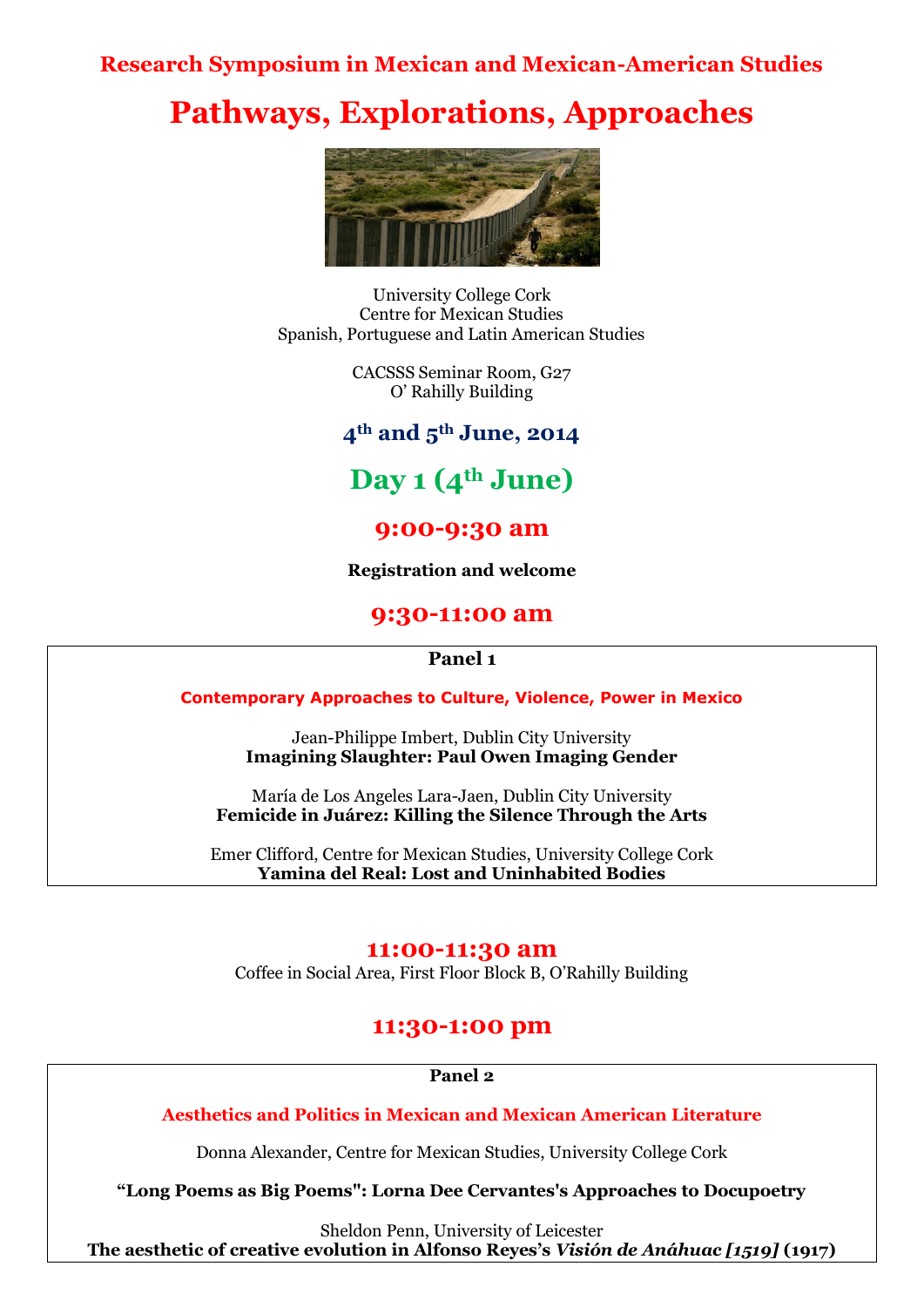Niamh McNamara, Centre for Mexican Studies, University College Cork

**Los Angeles in Lights: the use of colour in the novel** *Their Dogs Came With Them* **by Helena María Viramontes**

### **1:00-2:00 pm**

Lunch Social Area, First Floor, Block B, O'Rahilly Building

### **2:00-3:00 pm**

### **Keynote address**

Diálogo con Yamina del Real **Moderator: Nuala Finnegan**

### **3:15-5:15 pm**

**Panel 4**

**Mujeres tapatías: entre el encierro, la instrucción y el trabajo**

**Video Conference Link with Universidad de Guadalajara**

Norma Aide Macias Moya**, La Casa de Recogidas de Guadalajara, instrucción, corrección y protección (1747-1829)**

Cristina Paloma Verea, Profesora e investigadora en el Departamento de Estudios en Educación, **La cárcel de mujeres: espacio del miedo posmoderno y de las regulaciones de género**

Luciano Oropeza Sandoval, Profesor e investigador en el Departamento de Estudios en Educación, **La segunda oleada de mujeres profesionistas en el Estado de Jalisco**

María Guadalupe García Alcaraz, Profesora e investigadora en el Departamento de Estudios en Educación **La formación de profesoras en Guadalajara a finales del siglo XIX: el proyecto oficial y protestante**

# **6:00 pm**

**Poetry Reading and Reception (with sponsorship from Barry & Fitzwilliam, importers of Corona)**

### **Lorna Dee Cervantes,** *Sueño*

**Cork Vision Centre, North Main Street, Cork city**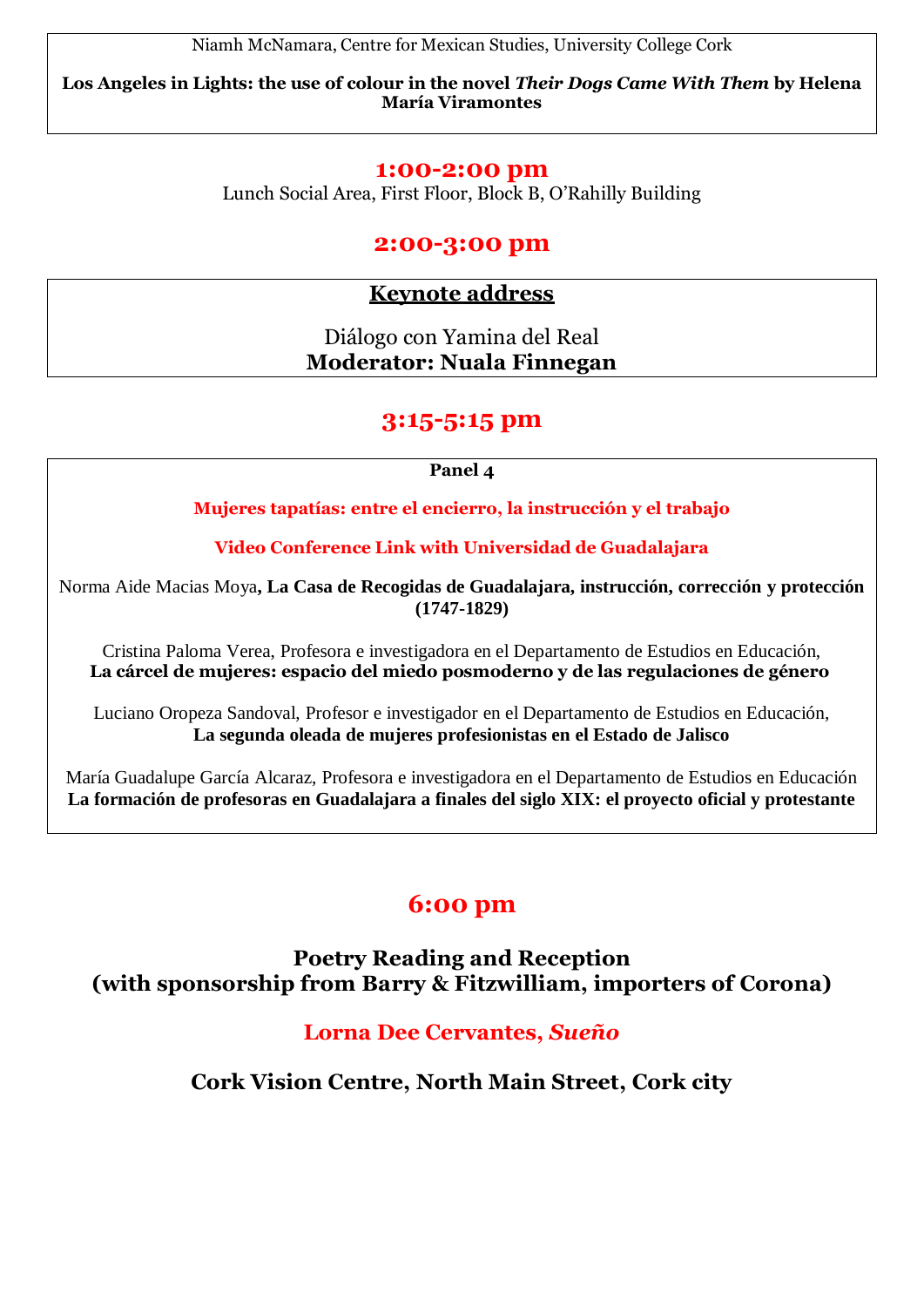# **Day 2 (5th June)**

### **9:15-10:15 am**

### **Keynote Lecture**

Mark Millington, University of Nottingham **The politics of self-representation in the autobiography of José Vasconcelos**

### **10:15am-11:45am**

#### **Panel 5**

**Chicano Narrative I: Race, Identity, Performance**

Thea Pitman, University of Leeds *Mestiz@* **Cyborgs: The Performance of Latin(o) American-ness as (Critical) Radical Identity**

Mila López-Peláez Casellas, University of Coventry **Racial Identity and False Abolitionism in Early Chicana and Afro-American Narratives**

Eilidh A B Hall, University of East Anglia *"Honk***, says the cars at home, here they say** *tán-tán-tán.''***: The** *mestizaje* **of language and identity in Sandra Cisneros**

#### **11:45 am**

Coffee in Social Area, First Floor Block B, O'Rahilly Building

### **12:00-1:30 pm**

#### **Panel 6**

**Race, Gender and Politics: Historical Approaches**

Kristine Byron, Michigan State University

#### **New Perspectives on Gender and the Mexican Revolution**

Cian Warfield, Centre for Mexican Studies, University College Cork

**The Zapatista movement: an impossible dream or a reality in the making?**

María de Lourdes Salazar Martinez, University of Manchester

**"En la jaula de oro." Are Mexican tobacco farm workers a structural necessity?**

### **1:30-2:15 pm**